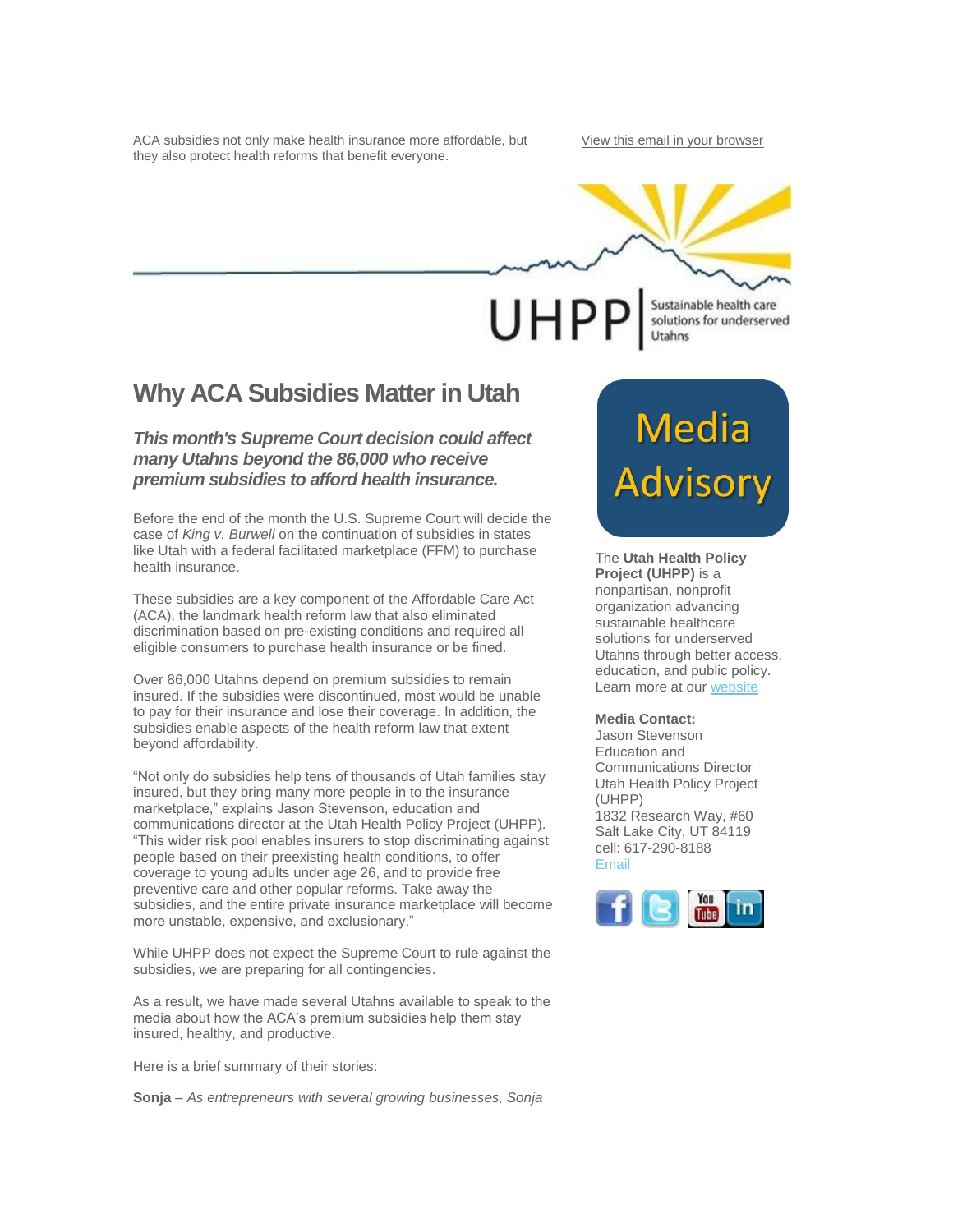*and her husband depend on subsidies to keep them healthy as they raise their two pre-school aged children*

**Stephanie** – *Although she earns too much to qualify for subsidies, Stephanie says her ACA insurance has provided her with better benefits and services that have saved her money*

**Victor** – *After being uninsured for many years, Victor needed premium subsidies to afford his new insurance plan that covered his treatment for advanced kidney cancer.*

**Jim** – *Being a small business owner and father of two, Jim found it impossible to afford health insurance until the ACA subsidies made it more affordable for his family*

**Jennifer** – *Pre-existing conditions made real health insurance unobtainable for Jennifer prior to the ACA, but now she has an insurance plan "that actually means something" even though she doesn't qualify for subsidies.* 

Please contact UHPP's **Jason Stevenson** to set up interviews with these and more Utahns who are willing to talk about the importance of ACA subsidies to maintain their health insurance.

In addition, linked below is a PDF enrollment update for Utah, along with an FAQ about **ACA Premium Subsidies in Uta**h.

### **DOWNLOAD: 2015 Utah ACA Enrollment Update** [\(pdf\)](http://www.healthpolicyproject.org/wp-content/uploads/2015-Utah-ACA-Enrollment-Update.pdf)

### **FAQ: ACA Premium Subsidies in Utah**

### **How do premium subsidies work?**

Subsidies created by the Affordable Care Act (ACA) reduce the cost for monthly premiums for health insurance plans purchased on Utah's marketplace at healthcare.gov. These subsidies are designed to mimic the employer contributions that decrease the insurance premiums of most people with job-based insurance or public/state insurance plans like PEHP. When a person is shopping for health insurance on the marketplace, the subsidies are automatically subtracted from the total premium cost. For instance, if a person with a \$200 subsidy purchases an insurance plan with a \$430 premium, the person's monthly premium cost will be reduced to \$230.

### **Who is eligible to receive subsidies on healthcare.gov?**

Subsidies are available for eligible Utahns earning between 101% and 400% of the federal poverty level, which translates to between \$23,550 and \$94,200 for a family of four. Because subsidies are based on a sliding scale, families with lower incomes receive a larger subsidy than families who earn more.

### **How many Utahns depend on ACA subsidies?**

The latest enrollment report [6/2/15] indicates that 67% of Utahns enrolled on healthcare.gov (86,330 individuals) are receiving premium subsidies to make their health insurance more affordable. Nationally, 85% of enrollees on healthcare.gov receive premium subsidies.

Note: Previous HHS enrollment reports from March 2015 indicated that 88% of Utahns were receiving premium subsidies. Because of the significant drop in Utah's subsidy percentage reported between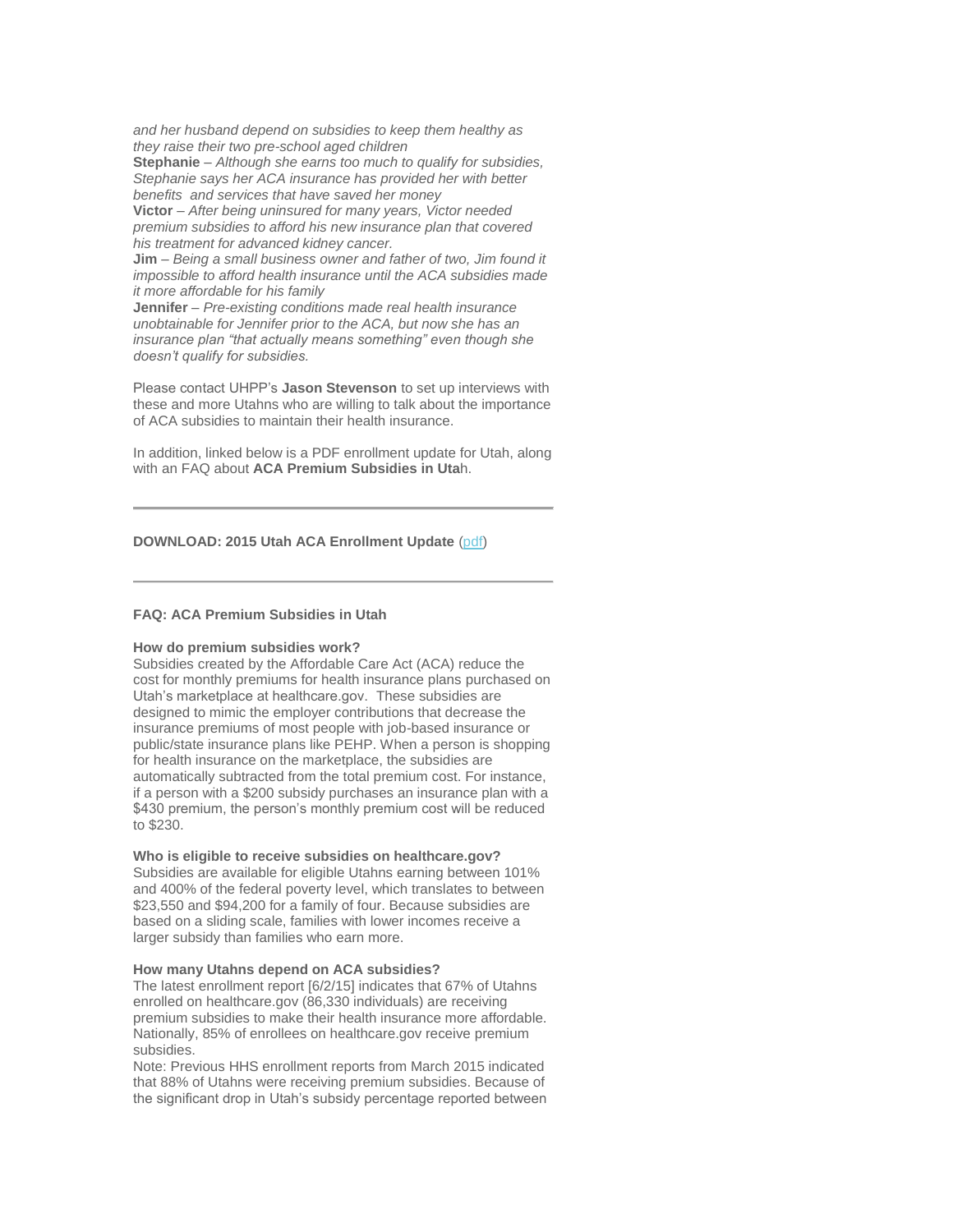March and June 2015, UHPP is working with HHS/CMS to ensure that Utah's most recent data is accurate.

### **How much is the average ACA subsidy in Utah?**

According to the latest enrollment report [6/2/15], the average monthly subsidy in Utah is \$208. Nationally, the average subsidy amount is \$272 per month.

### **When is the Supreme Court decision expected?**

We expect a decision sometime this month and likely on a Monday morning. That's as close as we can predict. The Supreme Court is the sole branch of government that tolerates zero leaks, and we won't know when the case will be decided or the opinion of the court until 10am EDT of the morning it is released. Our best guess is Monday, June 22<sup>nd</sup>. For more information, follow SCOTUS Blog a[t http://www.scotusblog.com.](http://www.scotusblog.com/) This blog provides the best real-time coverage of court decisions, including summaries in plain English.

### **If the Supreme Court decides to stop the subsidies, what will happen next?**

This is another tough answer to predict. The Court could decide to end the subsidies immediately, or allow them to continue for a certain length of time or until the end of the year. We do know that consumers would not need to repay any subsidies they already received. Lawmakers in Washington, DC have floated several replacement plans for the ACA, and many contain a short-term continuation of the subsidies, although either as block grants to states or in lesser amounts. Some replacement plans would reinstate discrimination based on pre-existing health conditions, eliminate free preventive care, and make other ACA reform optional for the states to decide to continue. Lawmakers in Utah could also step in to create a state-based marketplace to replace the federal subsidies, but given the significant cost, time, and political negotiations required to accomplish this task, we don't see it as a feasible option. The most logical origin for a replacement to the ACA subsidies would be Washington, DC.

### **Who is signing up for health insurance on healthcare.gov in Utah?**

The latest enrollment report [6/2/15] indicates that 128,220 Utahns had enrolled on healthcare.gov and paid their first three months of premiums in 2015. Utah continues to enroll the highest percentage of children and young adults of any state—indicating that the ACA is being used by Utah families to insure both parents and children. Utah children age 0-18 are signing up for ACA insurance at a rate 275% higher than the national average, and 54% of enrollees on healthcare.gov in Utah are age 0-34, compared to 36% nationally.

### **Where do people with ACA insurance live?**

The 128,220 Utahns enrolled in ACA insurance live in all 29 counties of the state. The fastest-growing populous counties for ACA enrollment in 2015 were Washington (+87%), Utah (+82%) and Davis (+65%). The three ZIP codes with the highest ACA enrollment totals are South Jordan (84095), Lehi (84043) and St. George (84790). In 2015, seven out of the top ten ZIP Codes for ACA enrollment are outside of Salt Lake County.

# # #

Jason Stevenson Education and Communications Director